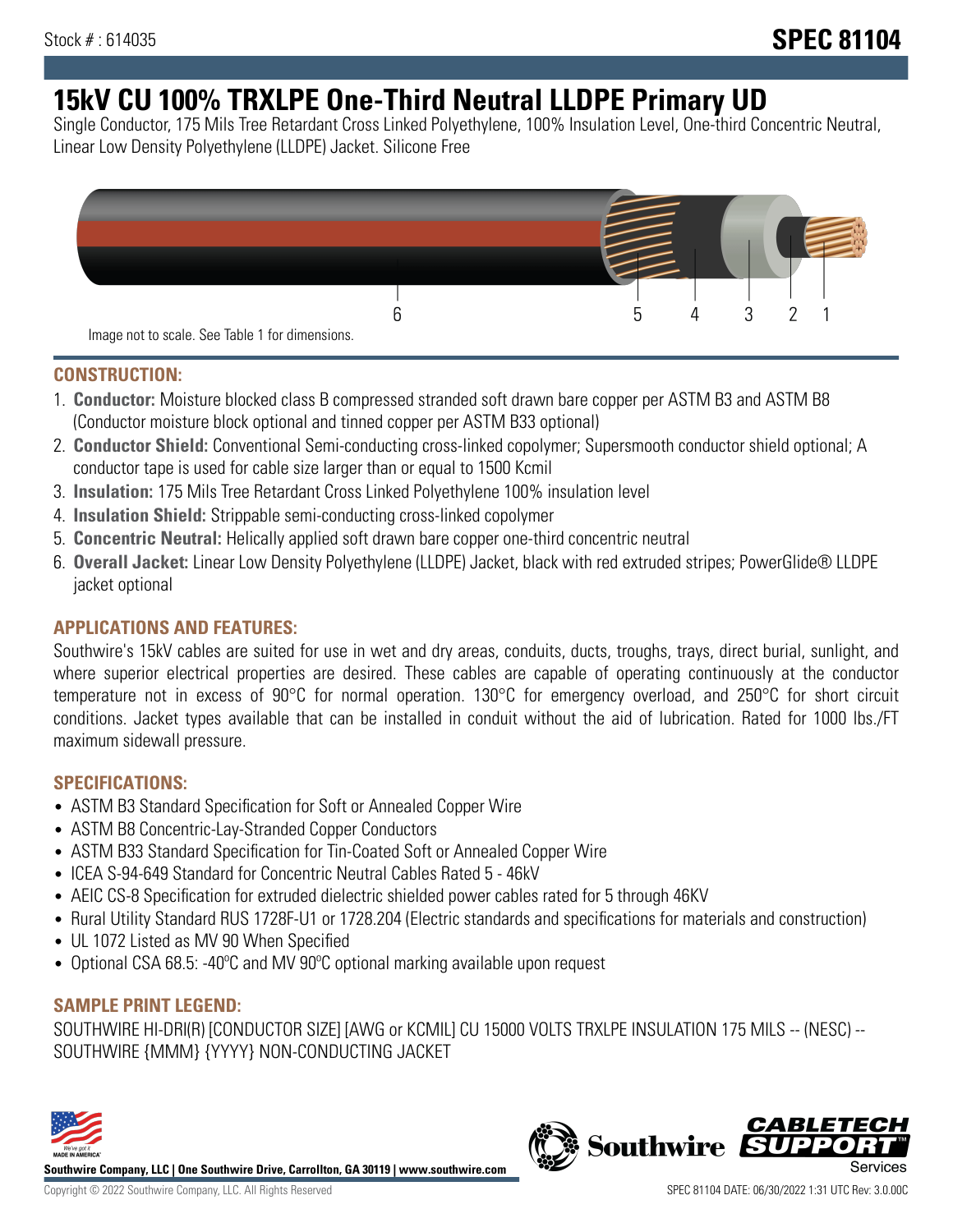## **Stock # : 614035 Stock # : 614035**

#### **Table 1 – Weights and Measurements**

| Stock<br>  Number | Cond<br><b>Size</b> | <b>Diameter</b><br>Over<br>Conductor | Diameter<br>Over<br>Insulation | Insul.<br><b>Thickness</b> | <b>Diameter</b><br>Over<br>Insulation<br><b>Shield</b> | Concentric<br><b>Neutral</b> | Neutral DC<br>Resistance<br>$25^{\circ}$ C | Jacket<br><b>Thickness</b> | Approx.<br>OD | Approx.<br>Weight    | Min<br><b>Bending</b><br>Radius | Max Pull<br>Tension* |
|-------------------|---------------------|--------------------------------------|--------------------------------|----------------------------|--------------------------------------------------------|------------------------------|--------------------------------------------|----------------------------|---------------|----------------------|---------------------------------|----------------------|
|                   | AWG/<br>Kcmil       | inch                                 | inch                           | mil                        | ınch                                                   | No. x AWG                    | $\Omega$ /1000ft                           | mil                        | inch          | Ib<br><b>Y1000ft</b> | inch                            | $\mathsf{lb}$        |
| 614035            | 4/0<br>(19)         | 0.512                                | 0.899                          | 175                        | 0.979                                                  | 11x12                        | 0.146                                      | 50                         | .243          | 1281                 | 9.9                             | 1693                 |

All dimensions are nominal and subject to normal manufacturing tolerances

◊ Cable marked with this symbol is a standard stock item

\* Pulling tension based on pulling eye directly connected to conductor

^ HiDri Plus - Water Blocking Powder. Black Jacket

# All black jacket

§ HiDri Plus - Water Blocking Powder. Black Jacket. CSA Listed

### **Table 2 – Electrical and Engineering Data**

| Cond.<br>Size | 'DC<br>Resistance<br>@25°C | AC<br>Resistance<br>$@90^{\circ}C$ | Capacitive<br>Reactance @<br>60Hz | Inductive<br>Reactance<br>@ 60Hz | Charging<br>Current | Dielectric<br>Loss | Zero<br>Sequence<br>Impedance* | Positive<br>Sequence<br>Impedance* | Short<br>Circuit<br>Current @<br>30 Cycle | Allowable<br>Ampacity in<br>Duct 90°C1 | Allowable<br>Ampacity<br><b>Directly</b><br>Buried 90°C‡ |
|---------------|----------------------------|------------------------------------|-----------------------------------|----------------------------------|---------------------|--------------------|--------------------------------|------------------------------------|-------------------------------------------|----------------------------------------|----------------------------------------------------------|
| AWG/<br>Kcmil | $\Omega/1000$ ft           | $\Omega/1000$ ft                   | $M\Omega^*1000$ ft                | $\Omega/1000$ ft                 |                     | A/1000ft W/1000ft  | $Q/1000$ ft                    | $\Omega/1000$ ft                   | Amp                                       | Amp                                    | Amp                                                      |
| 4/0<br>(19)   | 0.051                      | 0.064                              | 0.034                             | 0.040                            | 0.258               | 0.670              | $0.208 + 0.056$                | $0.067 + j0.039$                   | 6588.4                                    | 300                                    | 365                                                      |

\* Calculations are based on three cables triplexed / concentric shield / Conductor temperature of 90°C / Shield temperature of 45°C / Earth resistivity of 100 ohmsmeter

† Ampacities are based on Figure 7 of ICEA P-117-734 (Single circuit trefoil, 100% load factor, 90°C conductor temperature, earth RHO 90, 36" burial depth) ‡ Ampacities are based on Figure 1 of ICEA P-117-734 (Single circuit trefoil, 100% load factor, 90°C conductor temperature, earth RHO 90, 36" burial depth)

### **Table 3 – Weights and Measurements (Metric)**

| Stock<br>Number | Cond.<br>Size | Diameter<br>Over<br>Conductor | Diameter,<br><b>Over</b><br>Insulation | Insul.<br><b>Thickness</b> | <b>Diameter</b><br>Over<br>Insulation<br><b>Shield</b> | Concentric<br><b>Neutral</b> | Neutral DC<br>Resistance<br>$25^{\circ}$ C | Jacket<br><b>Thickness</b> | Approx.<br>0D | Approx.<br>Weight | Min<br>Bending<br>Radius | Max Pull<br>Tension* |
|-----------------|---------------|-------------------------------|----------------------------------------|----------------------------|--------------------------------------------------------|------------------------------|--------------------------------------------|----------------------------|---------------|-------------------|--------------------------|----------------------|
|                 | AWG/<br>Kcmil | mm                            | mm                                     | mm                         | mm                                                     | No. x AWG                    | $\Omega$ /km                               | mm                         | mm            | ka/km             | mm                       | newton               |
| 614035          | 4/0<br>(19)   | 13.00                         | 22.83                                  | 4.44                       | 24.87                                                  | 11x12                        | 0.48                                       | 1.27                       | 31.57         | 906               | 251.46                   | 7534                 |

All dimensions are nominal and subject to normal manufacturing tolerances

◊ Cable marked with this symbol is a standard stock item

\* Pulling tension based on pulling eye directly connected to conductor

^ HiDri Plus - Water Blocking Powder. Black Jacket

# All black jacket

§ HiDri Plus - Water Blocking Powder. Black Jacket. CSA Listed

### **Table 4 – Electrical and Engineering Data (Metric)**

| Cond<br>Size  | DC<br>Resistance<br>@25°C | <b>AC</b><br>Resistance<br>$@90^{\circ}C$ | Capacitive<br>Reactance<br>@ 60Hz | Inductive<br>Reactance<br>@ 60Hz | Charging<br>Current | <b>Dielectric</b><br>Loss | Zero.<br>Sequence<br>Impedance* | Positive<br>Sequence<br>Impedance* | Short<br>Circuit<br>Current @<br>30 Cycle | Allowable<br>Ampacity in<br>Duct 90°C1 | Allowable<br>Ampacity<br><b>Directly</b><br>Buried 90°C‡ |
|---------------|---------------------------|-------------------------------------------|-----------------------------------|----------------------------------|---------------------|---------------------------|---------------------------------|------------------------------------|-------------------------------------------|----------------------------------------|----------------------------------------------------------|
| AWG/<br>Kcmil | $\Omega$ /km              | $\Omega$ /km                              | $M\Omega^*$ km                    | $\Omega$ /km                     | A/km                | W/km                      | $\Omega/1000$ ft                | $\Omega/1000$ ft                   | Amp                                       | Amp                                    | Amp                                                      |
| 4/0<br>(19)   | 0.1673                    | 0.21                                      | 0.0104                            | 0.1312                           | 0.846               | 2.1982                    | $0.208 + 0.056$                 | $0.067 + 0.039$                    | 6588.4                                    | 300                                    | 365                                                      |





Southwire SUP

CABLETECI

Ð